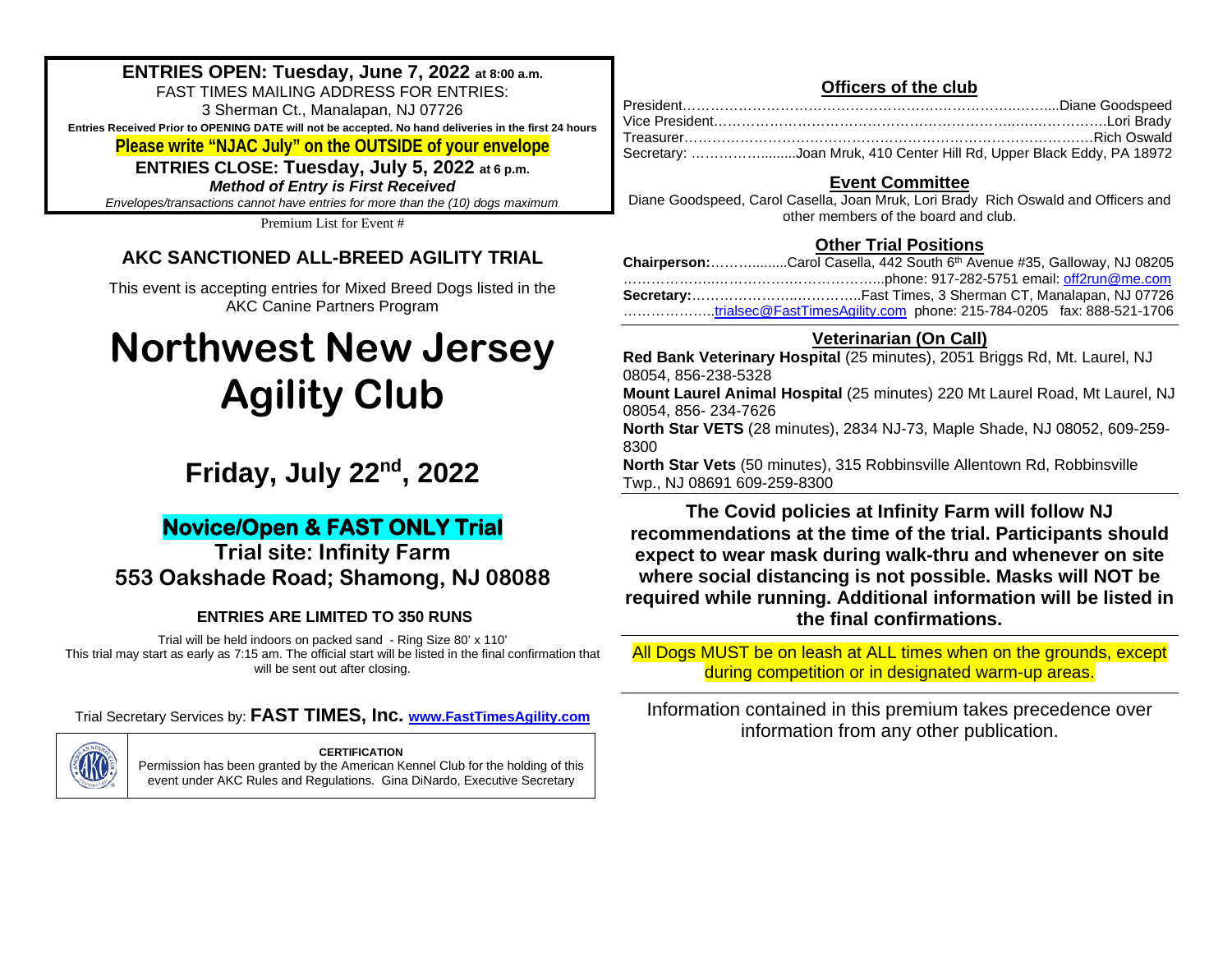## **JUDGES**

### **Sally Gichner:** 85 Harrowgate Dr., Cherry Hill, NJ 08003

Exhibitor set up time will be determined based on site activities. Please refer to the final confirmation for set-up times.

A, B, & P classes will run together. ELECTRONIC TIMING WILL BE USED.

| Friday 24C-4"      |  |
|--------------------|--|
| ALL levels of FAST |  |
| Open STD           |  |
| Novice STD         |  |
| Open JWW           |  |
| Novice JWW         |  |
|                    |  |

All Dogs MUST be on leash at ALL times when on the grounds, except during competition or in designated warm-up areas.

## **OBSTACLES**

Obstacles will meet the specifications for obstacles in the current edition of the Regulations for Agility.

## **EQUIPMENT**

The equipment for this event is being provided by the show site, Infinity Farm.

## **VENDORS**

There will be no vendors at this site at this time.

## **FOOD & BEVERAGES**

No food concessions available onsite. There is water available at the site. Snacks will be provided for workers

## **SHOW PHOTOGRAPHER**

There will be no photographer at this event

## **MAKE ALL CHECKS & MONEY ORDERS payable to FAST TIMES**

**ENTRY FEE: \$25.00** for the first class, \$**15.00** for the second class and **\$13.00** for the third class of each dog per day; (Includes a \$3.50 AKC recording for first run and \$3.00 for each additional run)

Envelopes/transactions cannot have entries for more than the (10) dogs maximum.

**\*\*BOUNCED CHECK FEES: A \$30 fee will be charged for most bounced checks. Additional fees will apply for checks returned due to exhibitor negligence (ie: stop payment, insufficient funds, closed account). Repeat offenders & exhibitors deemed untrustworthy will have to pay with a money order.** 

#### **Trial is LIMITED to 350 runs.**

**OPENING DATE** for entries **is Tuesday, June 7, 2022 @ 8:00 AM**

**CLOSING DATE** for entries is **Tuesday, July 5, 2022 @ 6:00 PM** after which entries cannot be accepted, cancelled or substituted except as provided for in Chapter 11, Section 6 of the Dog Show Rules and in Chapter 1, Section 13 of the AKC Agility Trial Rules and Regulations.

**MAIL ALL ENTRIES** to **Fast Times c/o NJAC July,** 3 Sherman Ct., Manalapan, NJ 07726.

 **\***Emailed or faxed entries **MAY** be accepted only in the last 48 hours before the trial closes if run limits have not been reached. Please email us for more information, but do not wait until the last minute to enter. Additional fees may apply.

## **REFUNDS**

**REFUNDS:** There shall be no refunds for entries withdrawn after the closing date (except for the reasons listed below). No entry fee will be refunded if the trial cannot open or be completed by reasons of riots, civil disturbances, fire, an act of God, public emergency, act of public enemy, or any other cause beyond the control of the event organizing committee. No entry will be refunded in the event a dog is absent, disqualified, excused from competition by the action of the Trial Committee regardless of the reason for such dismissal. There is a \$5.00 processing fee for **ANY** refund check that is written. **No refunds for overpayments \$10 or less.**

#### *Bitches in season:*

Bitches in season are not eligible to participate in AKC agility trials. Entry fees will be refunded less a \$5.00 processing fee.

To receive a refund notification **MUST** be given to the trial secretary **PRIOR TO THE START OF JUDGING** on the first day the bitch is entered. Please send notification via email to [trialsec@fasttimesagility.com.](about:blank) This club is not requiring written verification from a veterinarian.

### *SPECIAL REMINDER ABOUT OVERNIGHTS:*

*All Overnights must be sent NO SIGNATURE REQUIRED*

*Please remember to make sure you check the box, sign, and if Express Mail - WRITE IN BIG LETTERS on both sides "NO SIGNATURE REQUIRED".*

*The Post Office will not even attempt delivery of any overnight that requires a signature and will return them marked "Refused*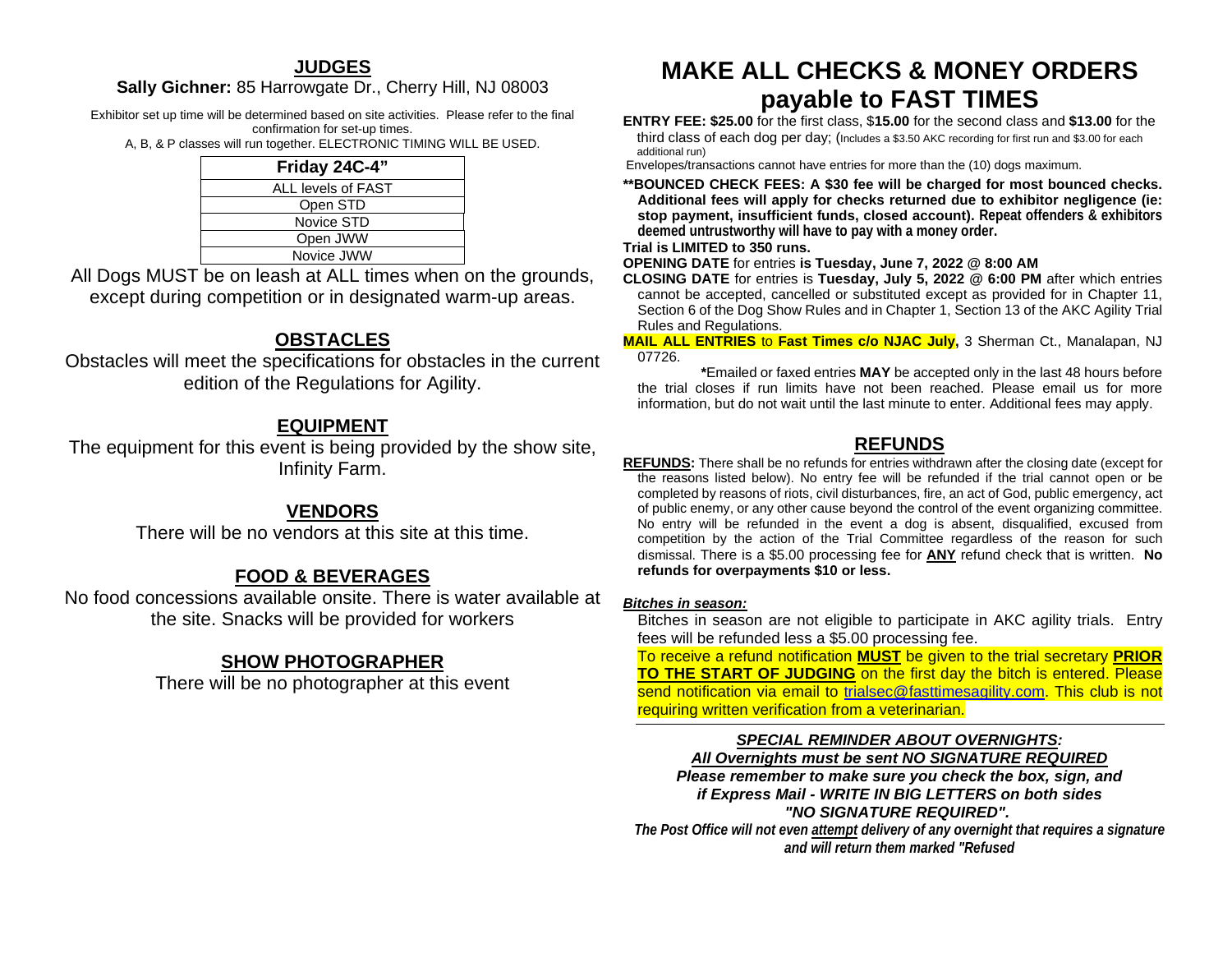### **PRIZES**

NEW TITLE ROSETTES and MACH/PACH BARS provided

Master/Master P title ribbons, MACH/PACH & AGCH rosettes also provided by Fast Times

## **CLASSES AND DIVISIONS**

| <b>Class</b> | Levels Offered in Standard, JWW FAST & T2b classes (if offered) |
|--------------|-----------------------------------------------------------------|
| Regular      | Novice A & B, Open, Ex, Master & Premier                        |
|              | l Preferred I Novice P. Open P. Ex P. Master P & Premier P      |

Please see the AKC Regulations for Agility Trials for current class descriptions

## **HEIGHT DIVISIONS**

| <b>REGULAR</b>      | <b>PREFERRED</b>   | <b>HEIGHT AT WITHERS</b>                              |
|---------------------|--------------------|-------------------------------------------------------|
| Handlers may opt    | Handlers must run  | Owners are responsible for entering their dog in the  |
| to run their dog in | their dog in their | proper height division.                               |
| a higher height     | proper eligible    |                                                       |
| division.           | height.            |                                                       |
| 8"                  | 4"                 | For dogs 11 inches and under at the withers           |
| 12"                 | 8"                 | For dogs 14 inches and under at the withers           |
| 16"                 | 12"                | For dogs 18 inches and under at the withers           |
| 20"                 | 16"                | For dogs 22 inches and under at the withers           |
| 24"                 | 20"                | For dogs over 22 inches at the withers ONLY           |
|                     |                    | Dogs who measure into the 8" through 20" regular      |
|                     |                    | jump height divisions may opt to enter the 24-choice  |
| 24C"                | n/a                | height division at their owner's discretion. Dogs who |
|                     |                    | measure into the 24" regular jump height division     |
|                     |                    | may not enter 24-choice.                              |

## **Data Entry and Changes to your Information**

Data entry mistakes happen. That is why we ask everyone to READ their preliminary confirmation and mailed final confirmation. For the majority of entries, dog and owner/handler information remains the same. However, if you have a:

New email address

New Titles

- New Handler
- New address and phone

New jump height

(including jump height changes from trial to trial. For example, dog jumps 20" at one trial, then 24C" in the next trial.)

Highlighting ANY of these changes on entry forms would be especially helpful so that these changes can be updated in our database. Then, please review your confirmations carefully to ensure that your requested changes have been made.

#### **\*\*\*\*TRIAL REGULATIONS FOR EXHIBITORS\*\*\***

**RETURNED CHECKS** do not constitute a valid entry fee. A \$30 fee will be charged for most bounced checks. Additional fees will apply for checks returned due to exhibitor negligence (ie: stop payment, insufficient funds, closed account).

#### **TELEPHONE AND UNSIGNED ENTRIES** cannot be accepted.

**ENTRIES NOT ON OFFICIAL AKC ENTRY FORMS OR PHOTOCOPIES OF ENTRY FORMS** without the Agreement and Rules attached to the Official AKC Entry Form are **NOT ACCEPTABLE**.

**ENTRIES RECEIVED WITHOUT FEES** will not be accepted.

**NO ENTRY SHALL BE MADE AND NO ENTRY SHALL BE ACCEPTED, WHICH SPECIFIES ANY CONDITIONS AS TO ITS ACCEPTANCE.**

**ACKNOWLEDGEMENT OF ENTRIES** will be made as soon as trial closes or limits are reached. Acknowledgment of entries will include confirmation notices.

**ENTRY FEES** shall not be refunded in the event that a dog is absent, disqualified, excused by Veterinarian or Judge, or barred from competition by action of Trial Committee. If because of riots, civil disturbances or other acts beyond the control of the management, it is impossible to open or to complete the match, no refund of entry fees will be made.

**ERRORS ON ENTRY BLANKS**-Owners are responsible for errors in making out entry forms, and no entry fee will be refunded in event of such errors or cancellation of entries after trial has closed.

#### **CONSULT FINAL CONFIRMATION FOR TIME OF JUDGING.**

**WALK-THRUS.** No umbrellas allowed during walk-thrus.

- **JUDGES ARE NOT REQUIRED TO WAIT FOR DOGS**. The Owner of each dog is solely responsible for having it ready at ringside when it is to be judged. The Club has no responsibility for providing service through a public address system or stewards or runners for the purpose of calling or locating dogs that are not brought into the ring when required.
- **TRIAL COMMITTEE** will use due care and diligence for the welfare of dogs and exhibitors, but will not be responsible for, nor assume any liability in the event of an accident or misfortune to either dogs or exhibitors participating in this show.

**DOGS** This trial is open to all dogs fifteen (15) months of age or older that are registered with the American Kennel Club or that have AKC Limited Registration, Purebred Alternative Listing/Indefinite Listing Privileges (PAL/ILP), AKC Canine Partners listing number (**if the trialgiving club is offering the option of Canine Partners entries. See front page of the premium for that information**), or approved Foundation Stock Service (FSS) breeds are eligible to participate*.* All American dogs that have been listed with AKC Canine Partners may participate if the trial-giving club is offering the option of mixed breed entries and provided their listing number has been recorded on the entry form. Dogs with a Purebred Alternative Listing/Indefinite Listing Privileges (PAL/ILP) or an AKC Canine Partners listing number must be spayed or neutered in order to compete. Wherever the word "dog" is used in these regulations it includes both sexes. Dogs should be physically sound. Dogs that are blind or deaf shall not be eligible, and neither are bitches in season, aggressive dogs, or dogs suffering from any deformity, injury, or illness which may affect the dog's physical or mental performance. No dog shall compete if it is taped or bandaged in any way or has anything attached to it for medical purposes. Refer to Chapter 2 of the Registration and Discipline Rules for the listing of registerable breeds that may participate. Puppies under six months of age are strictly prohibited from the trial grounds.

**DOGS MAY ARRIVE** any time prior to Judging, otherwise, they must be available for measuring before their class begins.

This club does not agree to arbitrate claims as set forth on the Official AKC Entry Form for this event.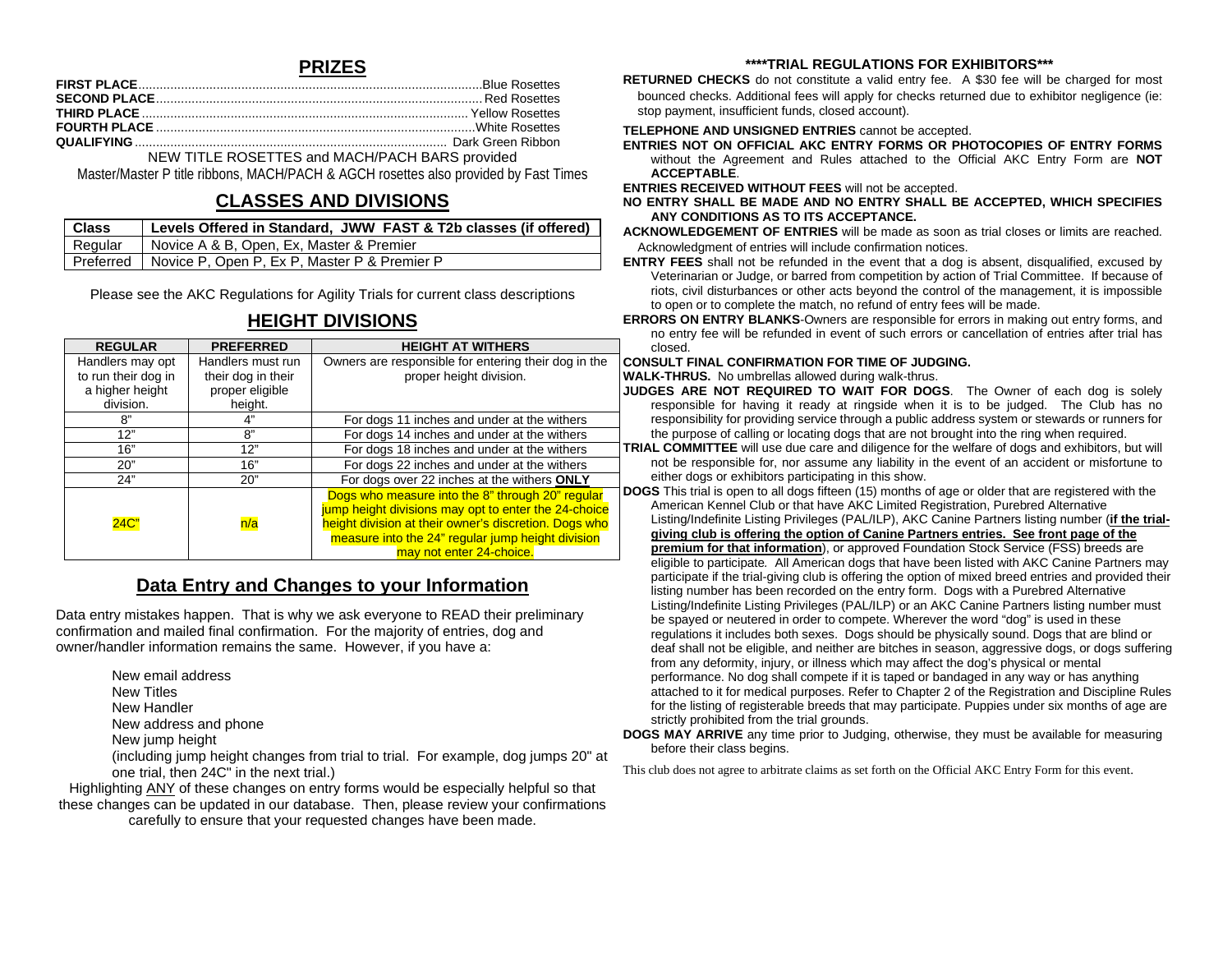#### **Entering a Mixture of Regular and Preferred Classes Within the Same Trial Weekend – Multiple Jump Heights Within the Same Trial Day**

Effective January 1, 2020, exhibitors may enter a mixture of both Regular and Preferred classes on the same trial day and/or during a trial weekend. Any mixture of Regular and Preferred classes is allowed. Please note that if a dog qualifies in Regular Master Standard and Preferred Master JWW (or vice versa) on the same trial day, then NO Double Q shall be earned toward either the MACH or PACH title. The Double Q still requires that Standard Agility and Jumpers With Weaves be either both Regular OR both Preferred on the same trial day. Additionally, within the same Regular or Preferred classes, a dog may now be entered in multiple jump heights within the same trial day. For example, the same dog may now be entered in 20-inch Master STD/JWW while also entered in 24C-inch Premier STD/JWW on the same trial day.

A separate entry form must be submitted when the same dog is being entered in a mixture of Regular and Preferred and/or different jump heights within the same trial weekend thereby clearly indicating which class(es) and/or jump heights belong together for each trial day of the weekend.

## **Entering For Exhibition Only (FEO)**

#### **FEO runs WILL be allowed at these trials in Fast & T2B.**

As of January 1, 2021, For Exhibition Only (FEO) and Fix and Go On (FNG) are permanent parts of the AKC agility program. Below is the updated language.

FEO allows exhibitors to work with their dogs in a trial environment. FEO is only offered in the Time 2 Beat and FAST classes. Participation in FEO is non-qualifying.

- FEO runs are treated as trial entries. The exhibitor must enter the class(es) (T2B and/or FAST) prior to the closing date, pay class entry fee(s) and the Trial Secretary must record the entry in the Trial Catalog as part of the results for that class. FEO does not need to be noted on the entry form; the handler will declare the day of the show.
- Dogs may be entered in any jump height for FEO runs. If entered in an ineligible jump height, the team is committed to FEO for that run and must declare FEO on the start line. Day of show jump height changes are not allowed.
- Dogs may be entered in any level of FAST (Novice, Open, Excellent, Master). If the dog is not eligible for the level entered, the team is committed to FEO for that run and must declare FEO on the start line. Day of show level changes are not allowed.
- The exhibitor must declare FEO in the ring prior to leading out. FEO may be declared earlier (ex. when checking in at the gate board).
- Toys are allowed in the ring. Toys must be non-audible and may not leave the handler's hand Toys that roll freely may not be used.
- Food/treats are not allowed in the ring.
- FEO should be utilized for the benefit of the dog and not as a punitive correction. Harsh verbal and /or physical corrections shall not be tolerated. Any determination of harshness by the judge shall be immediately whistled and the handler will be dismissed from the ring.
- A judge must monitor the entire run. Judges can stop a run at any time.

#### **Fix and Go On (FNG)**

FNG allows exhibitors to immediately reattempt an obstacle at any time while on course when the dog's performance of an obstacle is not to their expectation. This allows the dog to successfully complete the obstacle then finish the course or leave the ring on a positive note. Using FNG will result in a non-qualifying score. Fix and Go On is not pre-entered; rather, it occurs during the course of the run.



*WE KNOW THE SCORE….* **A Premier Provider of Trial Secretary Services**

*Please visit our website for Trial information and the following features:* **Entry Confirmations Downloadable Premiums Post-Trial Results on Web Post Trial sent via email [WWW.FASTTIMESAGILITY.COM](about:blank)**

May 27-28-29, 2022 Skyline Agility Club **(Agility)** Bloomsburg Agility Runners Club (BARC) (Agility) May 28-29, 2022 Tail Blazers Agility Club (TBAC) **(Agility)** June 3-4-5, 2022 Bayshore Companion Dog Club (AKC) **(Agility)** June 3-4-5, 2022 Lower Camden County DTC **(Obedience/Rally trials)** Lower Bucks DTC (regular Agility & **ISC cup)** June 18-19, 2022 Agility Association of Central NJ (JAG) **(Agility)** June 18, 2022 Westminster Kennel Club **(Agility)** June 25-26, 2022 Delaware Valley German Shepherd Dog Club **(Agility)** July 1-2-3, 2022 Kruisin Kanines Agility Club **(Agility)** July 9-10, 2022 Bayshore Companion Dog Club (AKC) **(Agility)** Lower Camden County DTC (AKC) (Agility) July 16-17, 2022 Princeton Dog Training Club **(Obedience/Rally trials)** July 17, 2022 Bayshore Companion Dog Club **(Rally Trials)** July 22, 2022 Northwest New Jersey Agility Club (NJAC) **(Agility)** Staten Island Companion Dog Training Club (SICDTC) (Agility) July 30-31, 2022 Schooley's Mountain Kennel Club **(Agility)** August 5-6-7, 2022 **Bayshore Companion Dog Club (Obedience/Rally trials)**<br>August 6-7, 2022 Agility Association of Central NJ (JAG) (Agility) August 6-7, 2022 Agility Association of Central NJ (JAG) **(Agility)** Kruisin Kanines Agility Club (Agility) August 13-14, 2022 Kruisin Kanines Agility Club **(Agility)** August 20-21, 2022 Lower Camden County DTC (AKC) **(Agility)** August 27-28, 2022 Lower Bucks Dog Training Club (AKC) **(Agility)** Berks County Dog Training Club (AKC) (Agility) Sept 9-10-11, 2022 Skyline Agility Club (AKC) **(Agility)** Sept 10-11, 2022 Tail Blazers Agility Club (AKC) **(Agility)** Sept 17-18, 2022 Priceton Dog Training Club (AKC) **(Agility) Lower Camden County DTC (Obedience/Rally trials)** Sept 24-24, 2022 Delaware Valley German Shepherd Dog Club (AKC) Sept. 30, Oct 1-2, 2022 Bayshore Companion Dog Club (AKC) **(Agility)** Oct 7-8-9-10, 2022 South Jersey Agility Club **(Agility with ISC)**  Nova Scotia Duck Tolling Retriever Club (Agility) Oct 14-15-16, 2022 Burlington Kennel Club **(Agility)** Oct 15-16, 2022 Berks County Dog Training Club **(Agility)** Oct 21-22-23, 2022 Skyline Agility Club **(Agility)**<br> **Oct 21-22-23, 2022 Lower Camden County DTC Lower Camden County DTC (Obedience/Rally trials)** Oct 28, 2022 Kruisin' Kanines Agility Club **(Agility)** Oct 29-30, 2022 Lower Camden County Dog Training Club **(Agility)** Oct. 28-29-30, 2022 Bloomsburg Agility Runners Club **(Agility)** Nov 4, 2022 Kruisin' Kanines Agility Club **(Agility)** Nov 5-6, 2022 Staten Island Companion Dog Training Club **(Agility)** Eastern Irsish Setter & Garden State Norwegian Elkhound (Agility) Nov 11-12-13, 2022 Bayshore Companion Dog Club **(Obedience/Rally trials)**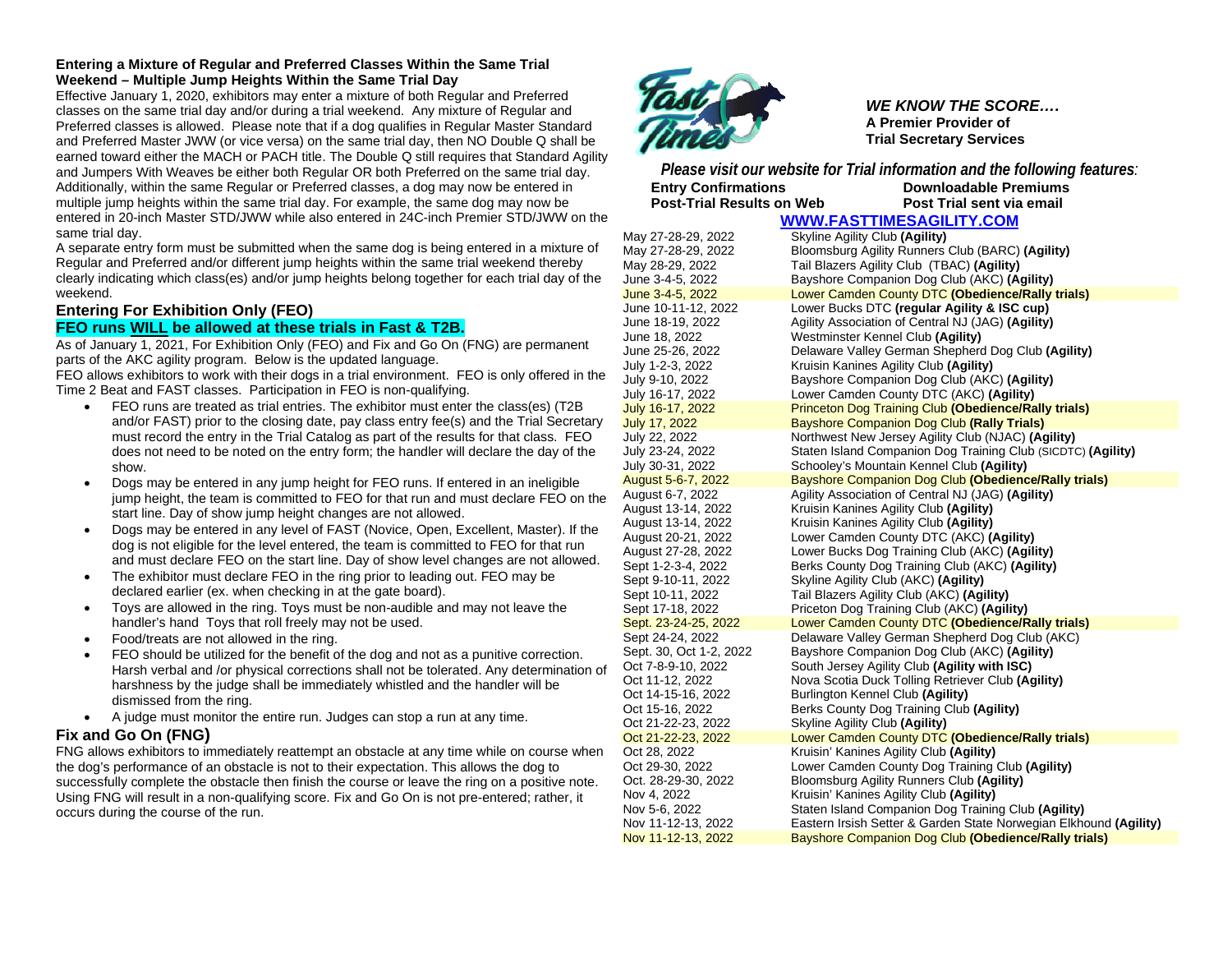## **MOVE-UPS**

**EMAILED MOVE-UPS**: Best thing to do is to reply to your preliminary or final confirmations when requesting a move up.

TRIAL NAME, Owner's Name & Dog's Call Name (already listed in the confirmation) Move-up for what days (Friday, Saturday, Sunday, etc.)

Moving from (include STD, JWW or FAST)

Moving to (include STD, JWW or FAST)

Remember that you must send a **separate email** with the trial name in the subject line for **each trial move-up or cancellation**. Each trial is a separate database.

Emails sent to us regarding move-ups, cancellations, etc will be addressed on a priority basis. All correspondence will be processed within one week of receipt; however, those emails that pertain to the current trial will be processed before emails regarding trials that are scheduled for a later date.

We *always* send a reply email to all emailed cancellation requests when they are processed. We *always* send a reply email with a revised confirmation attached to all emailed move-up requests when they are processed.

*If a response is NOT received before the above deadlines* please email it again and **also** send a backup fax request. We cannot accept move-up requests verbally. All move-up requests must be emailed, faxed, or mailed. Our Fax number and phone number are always in the premium. ISP SPAM filters can cause non-delivery of emails. Just because you sent an email to cancel or to move-up – that does not mean that we received. If you do not get a reply then it means we never got it.

#### **The move-up deadline is 6:00 p.m. the Monday prior to the trial weekend.**

Cancellation and changes to classes, except move-ups, must be made before the **trial closing date and time (see premium for exact details)**. Please remember that Fast Times and the club are not responsible for emails that do not get delivered. We will not cancel an entry after the closing date and time or make a move-up after the move-up deadline due to non-delivery of an email *request!*

**DAY-TO-DAY MOVE-UPS** are for dogs entered at a set of back-to-back agility trials and must be submitted in writing at the trial within ½ hour after the last run of the trial day for the following day(s) and **cannot be conveyed via fax, email, or verbally to the trial secretary**.

**NOVICE MOVE-UPS: Dogs or Handlers having attained ANY AKC Agility Title** (Std, JWW, **OR** FAST class) **must be moved to the Nov B Classes** (Std, JWW **and** FAST classes). PLEASE LET US KNOW AS SOON AS YOU REALIZE THAT A CHANGE IS NEEDED. Once we print all of the trial paperwork on Tuesday before the trial, it is a much bigger problem to fix. This request must be made in writing at least 30 minutes before the start of the trial. This request must state the reason and justification for the change from Novice A to Novice B. The dog can also be moved up a level (Nov to Open) at the request of the owner subject to the normal move-up criteria.

## **NOTES FROM TRIAL SECRETARY**

1. Please remember to check the No Signature Required box *AND* sign that spot where you authorize them to deliver any overnight package. Our Post Office knows that we do not accept signature-required packages and they will not even attempt to deliver them. They just mark them "Refused" and return them to the sender. We never even know that you sent that package to us.

2. Remember that the Move-up Deadline for your first day of a weekend trial is ALWAYS **Monday at 6 pm prior to the trial weekend**. Please send those move-ups in right away.

3. Please review the section about Move-ups as we have added more clarification about requesting move-ups before and at the trials.

4. With all the paperwork we handle, mistakes are inevitable. We send out both Preliminary Confirmations and Final Confirmations. PLEASE read these and double check that all the

information is correct. Having to change Gate boards, scribe sheets and computer records the day of the trial or the week of the trial is very difficult.

## **Simplified Jump Height Card Process**

When filling out the entry form, there is a section at the top of the form for exhibitors to designate if your dog needs to be measured. Please check the appropriate box so that the Trial Secretary knows whether to include your dog on the "*Dogs To Be Measured"* list. It is no longer required that you submit a copy of your dog's jump height card with your entry form or show it during day of show check-in.

#### **How do I know if I have a valid jump height card?**

**If your dog is under the age of two years as of the trial's date**: One (1) temporary measurement is required. Once measured, be sure to retain the Agility Measurement Form yellow copy, otherwise your dog needs to be measured. If your dog turns two years of age or is older as of the trial's date, your temporary measurement expires on their 2nd birthday and your dog needs to be measured.

**If your dog is the age of two years or older as of the trial's date**: A minimum of two (2) permanent measurements are required. If both permanent measurements place your dog into the same jump height class, the AKC office will issue you a permanent card. If not, then a third measurement is required to determine the dog's jump height class. Until such time that you have received all required measurements for a permanent jump height card, check the "My dog needs to be measured" box. Upon arrival at the trial, you must check to see if there is a Volunteer Measuring Official and/or an Agility Field Rep. present to perform official measurements. If not, and you posses a yellow copy of the Agility Measurement Form from a previous measurement, then your armband may be picked up during Check-In in lieu of being measured by the judge of record. Once you have received your permanent card from the AKC office, check the "My dog has a **Permanent** Jump Height Card" box on all future entry forms.

**Exception to the 2 permanent measurement requirement:** If your dog measures over 22 inches at the withers, you have the option of selecting the "Over 22" Request Perm" box at the top left corner of the Agility Measurement Form to receive a permanent jump height card from AKC after a single measurement. If you do so, please also sign below the checkbox. By doing so, you are giving up your right to have a 2nd measurement performed on your dog in the future; however, you are not giving up your right to have the challenge measurement process performed in the future. Once you have received your permanent card from the AKC office, check the "My dog has a **Permanent** Jump Height Card" box on all future entry forms.

#### **What if my dog measures into a different jump height then what he is entered?**

If your dog has been measured by an AKC Field Representative or Volunteer Measuring Official (VMO) and is now eligible to jump in a lower height class, the measurement is effective immediately including any runs (regular or preferred class) which have not yet occurred on the same day that the measurement is recorded. This immediate action does not apply to measurements taken as part of completing the challenge measurement process. Dogs who measure into a higher jump height have always been required to be moved immediately.

#### **May I challenge my dog's jump height card measurement?**

Yes, each dog may go through the challenge process once after the age of two (2) years, if requested by the owner. (Any dogs under the age of two (2) years are also eligible for a challenge measurement.)

#### **What is the jump height card challenge process?**

The jump height card challenge process replicates the original measurement steps. A minimum of two (2) challenge measurements are required. If both challenge measurements place your dog into the same jump height class, then you will be issued a new permanent card from the AKC office. If the two challenge measurements place the dog in different jump height classes, then a third challenge measurement is required to determine the dog's jump height class.

Until such time that you have received all required challenge measurements, you must continue to compete at the original jump height stated on the permanent jump height card that is in your possession.

**It is the sole responsibility of the exhibitor to have their original, official jump height card or temporary jump height form at each trial to present upon request. Additionally, if a measurement is necessary, it is the exhibitor's responsibility to have their dog measured prior to running.** *Regulations for Agility Trials, Chapter 2, Section 4.*

## **RESULTS**

Results will be posted on the FAST TIMES website at the conclusion of the trial as well as emailed out to all exhibitors. Be sure to pick up your yellow scoresheet after your run. It will help you keep a record of all of your dog's results.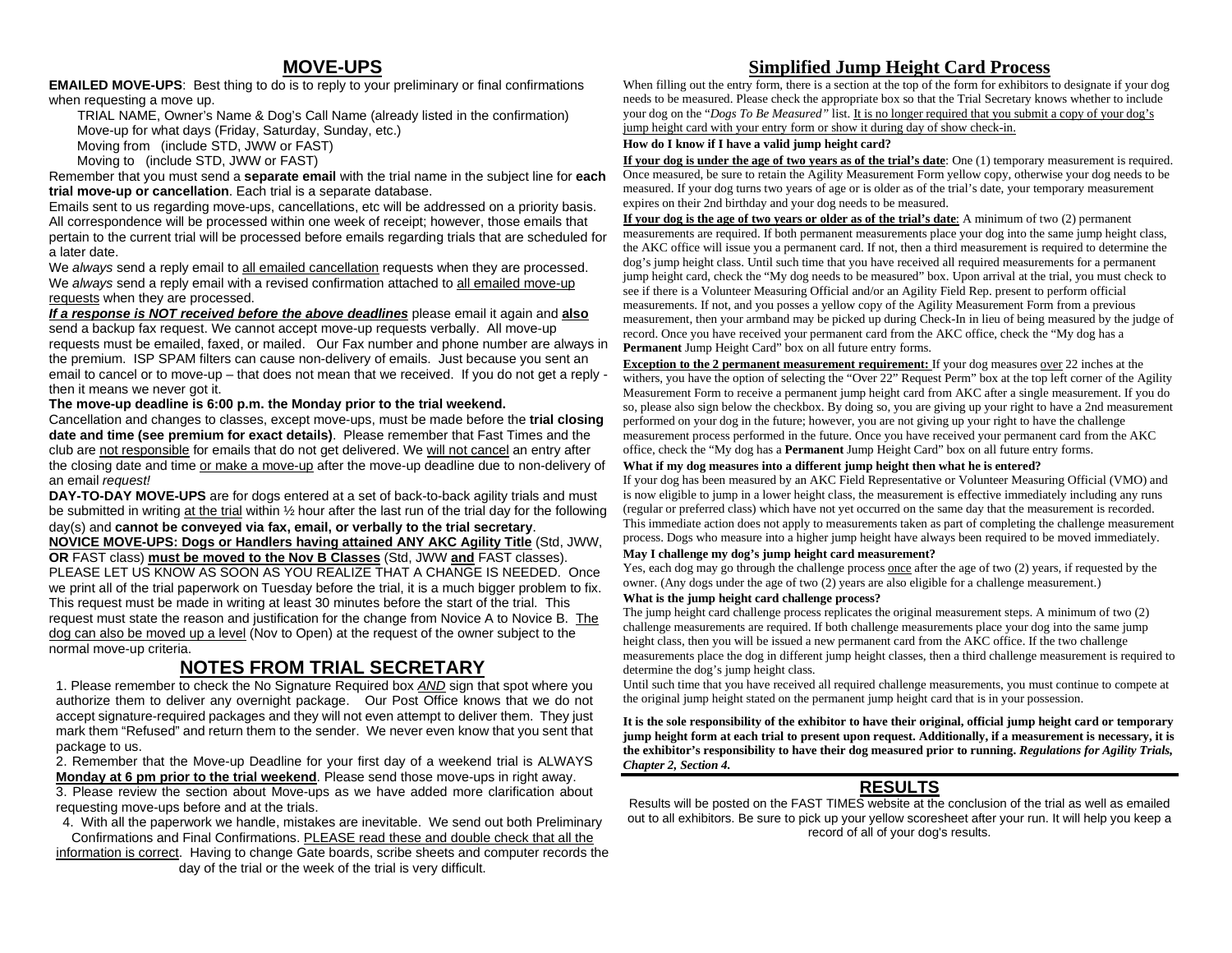## **ROUTES TO SHOW**

PA Turnpike (I-95E) – Go over the bridge to NJ Take the US130N exit toward Florence; Keep right at the fork, Follow signs for US-130N/Bordentown/Florence for .5 mile. Turn right onto Florence Columbus Rd. 4.3 miles to Left on Railroad Ave. In .1 mile make slight right onto US-206S. Follow for 13 miles.\*\*\* At the traffic circle, take the 2<sup>nd</sup> exit to stay on 206 for 2.9 miles. Turn right onto Medford Lakes Rd. in .5 miles, turn left onto Oak Shade Rd. 553 Oakshade is about 3.9 miles on right.\*\*\*

From Staten Island – Take NY 440 S to NJ 440 S. Go over Outer Bridge. Keep left to stay on NJ-440S. In 2.1 miles, use the right lane to take the I-95 exit toward County Rd 514W, use the middle lane to follow signs for I-95S. Keep following signs for I-95S/NJ Turnpike. Follow signs to stay on I-95S/NJ Turnpike S/Trenton. Stay on turnpike for 35 miles. Take exit 7 for US-206S. Keep left at the fork, follow signs for US-206S/Joint Base MDL, Merge onto US-206S. Follow \*\*\* above.

From 295S – Travel 295N to exit 34A for NJ-70 E toward Marlton. Slight right onto NJ-70 E/Marlton Pike E/Rt 70 W. In 4.4 miles make a slight right toward Radnor Blvd and turn right onto Radnor Blvd. In .6 miles, turn left onto E. Main Street and follow for 7.2 miles. Make a slight right onto Stokes Rd. In 2.1 miles turn right onto Oakshade Rd and follow for .7 miles to 553 Oakshade on left.

From NJ Shore points – Take US-30 W/White Horse Pike to US-206 N/Trenton Rd. In 7.3 miles Turn left onto Atsion Rd. Then in 4.6 miles turn right onto Oakshade road and farm is .5 miles on the left.

## **HOTELS**

We are counting on you to be on your best behavior in order to maintain the working relationship with our motels and campgrounds. Our hard-earned reputation, as well as our ability to continue hosting trials, is certainly on the line and dependent on YOUR cooperation. We follow up on any complaints from motel owners or guests, so please report any issues to us.

- ♦ Of course, as is standard agility procedure, all handlers/owners will pick up after their dogs. Please bag and dispose of dog waste properly.
- ♦ Please cover the motel's bedding with a sheet or blanket from home, whether or not you think your dog will get on the bed.

Don't EVER leave dogs unattended. Take them with you when you go out for dinner. Even the best of dogs can get carried away in a motel room without you present.

## **(When making your reservations, confirm the current pet policy & pricing)**

**Rodeway Inn** : 524 Route 73 Hammonton, NJ 08037, 609 561-6200 16 Miles 23 Minutes Pet Fee \$10 per dog 40lbs limit

**La Quinta Inn and Suites**: 5000 Clover Road Mt Laurel, NJ 08054, 856-235-7500 15 miles 26 minutes No pet fee

**Westin Mount Laurel**: 555 Fellowship Rd Mt Laurel, NJ 08054, 856-778-7300 16 miles 27 minutes Pet fee \$50 due at check in

**Springfield Suites by Marriott Mt Laurel**: 5000 Mid Atlantic Drive, Mt Laurel, NJ 08054, 856-234-2009 16 miles 29 Minutes Dogs under 75 lbs \$150 refundable deposit \$30. pet fee

**Red Roof:** 2015 Burlington Mt Holly Rd, Mt Holly, NJ 08060, 609-845-9400 21 miles 34 minutes No Pet Fee

**Holiday Inn Express:** 18 Western Dr., Westhampton, NJ 08060, 609-702-5800 21 Miles 33 Minutes \$50 pet fee due at check In

## **Wait List for Withdrawn Entries after Closing**

**All entries** must be received by the Trial Secretary prior to the trial closing date. This trial is offering a Wait List to fill openings created by withdrawn entries after the trial's closing. A maximum number of entries will be placed on the wait list based on the entry limits as follows:

- If trial is one ring/330- 350 runs, maximum will be 25 entries on the waitlist.
- If the trial is 2 rings/550- 700 runs, the maximum will be 50 dogs on the waitlist.
- If the trial is 3 ring/ 990-1050 runs, the maximum will be 75 runs on the waitlist.
- Any entry withdraw requests received by 8 am the Wednesday, ONE WEEK BEFORE the trial weekend will be replaced by a wait listed entry if any are available.
- If a withdrawn entry is replaced by a waitlisted entry, a refund will be issued for the withdrawn entry minus a \$5 processing fee.
- Waitlisted entries that do not move off the wait list into the trial by Wednesday @ 8 am ONE WEEK BEFORE the trial weekend will receive a refund.

### **If there is not a waitlist, there is no refund if you want to pull after the closing date.**

If you have not heard about your Wait List status by Friday the week before the trial weekend, please contact Fast Times ASAP.

## **NJAC NEEDS YOUR HELP!!!**

It takes a lot of people to run an agility trial. The club would appreciate your help in making this an efficient and successful trial

**This club will be using Google Docs for worker sign up. The link will be included on your final confirmation. It will also be listed on the trial webpage after trial closes [www.fasttimesagility.com](about:blank)**